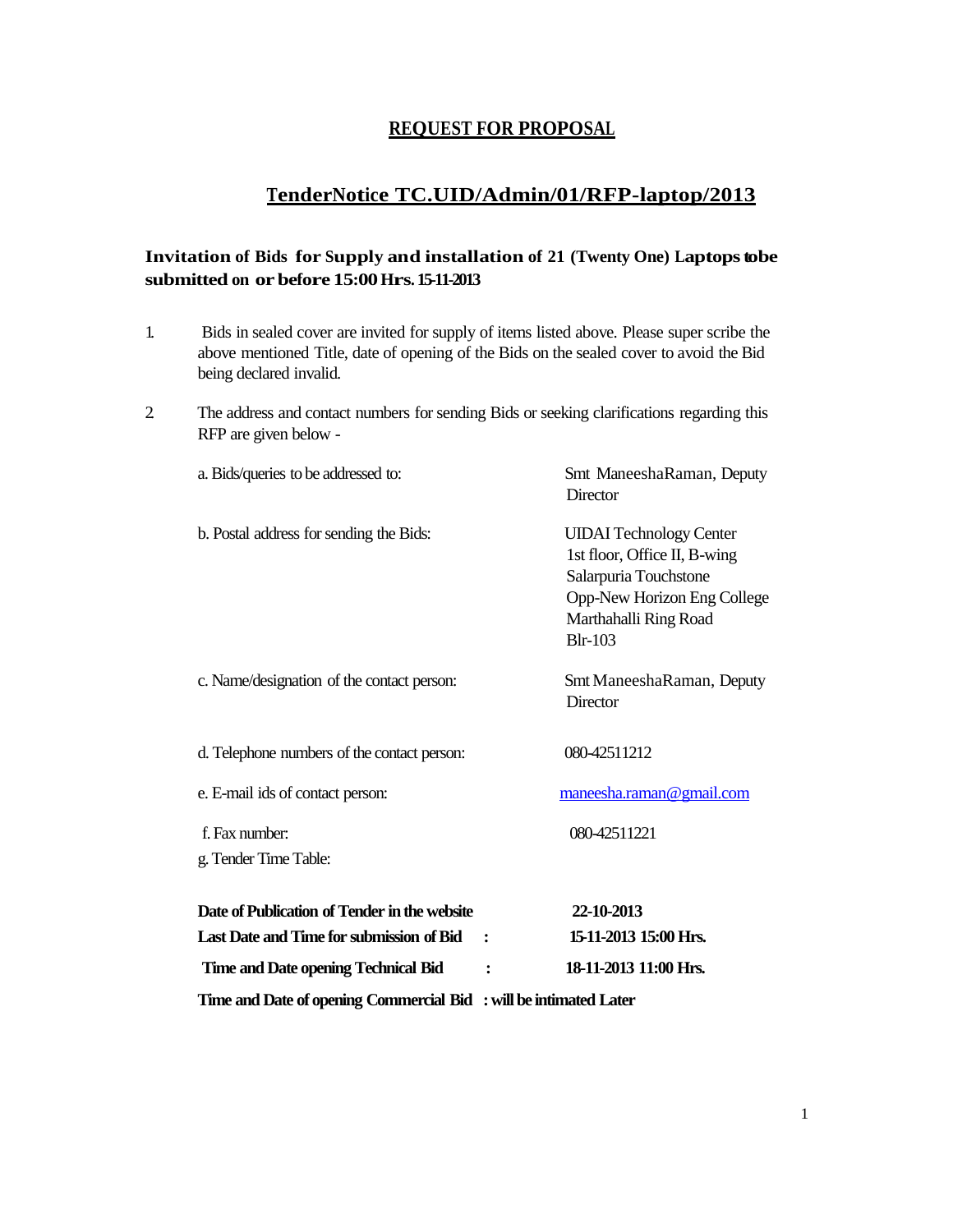#### $PART - 1$

1. **Last date and time for depositing the Bids: 15-11-2013 before 15:00 Hrs**. The sealed Bids should be deposited/reach by the due date and time. The responsibility to ensure this lies with the Bidder.

#### 2. **Manner of depositing the Bids:** Sealed Bids in Two bid format (viz., Technical and

Commercial in separate envelops) kept in a single envelop, duly super scribing on the envelops indicating technical bid or commercial bid as the case may be, has to be submitted should be either dropped in the Tender box kept in this office or sent by registered post at the

address given above so as to reach by the due date and time. Late tenders will not be considered. No responsibility will be taken for postal delay or non-delivery/non-receipt of

Bid documents. Bids sent by FAX or e-mail will not be considered.

3. **Time and date for opening of Bids (technical bids): 18-11-2013 at 11:00 Hrs.** (If due to any exigency, the due date for opening of the Bids is declared a closed holiday, the Bids will

be opened on the next working day at the same time. Commercial bids of the firms who have qualified in the technical evaluation only will be opened for commercial evaluation. The date of opening of **Technical bids is 18-11-2013 at 11:00 hrs**.

**Commercial bids will be opened at a later date after giving due intimation to the bidders qualified in the technical evaluation.**

4. **Location of the Tender Box:** UIDAI, 1st floor, Office II, B-wing,Salarpuria Touchstone,

Opp-New Horizon Eng College,Marthahalli Ring Road,Blr-103 only those Bids that are found in the tender box will be opened. Bids dropped in the wrong Tender Box will be rendered invalid.

5. **Place of opening of the Bids:** UIDAI, , 1st floor, Office II, B-wing,Salarpuria Touchstone,

Opp-New Horizon Eng College,Marthahalli Ring Road,Blr-103 The Bidders may depute their representatives, duly authorized in writing, to attend the opening of Bids on the due date and time. Rates and important

commercial/technical clauses quoted by all Bidders will be read out in the presence of the representatives of all the Bidders. This event will not be postponed due to non-presence of your representative.

6. **Forwarding of Bids:** Bids should be forwarded by Bidders under their original memo/ Letter pad inter alia furnishing details like TIN number, VAT/CST number, Bank address with EFT Account if applicable, etc. and complete postal  $&$  e-mail address of their office.

### 7. **Clarification regarding contents of the RFP:** A prospective bidder who requires

clarification regarding the contents of the bidding documents shall notify to the Buyer in writing about the clarifications sought not later than 3 (three) days prior to the date of opening of the Bids.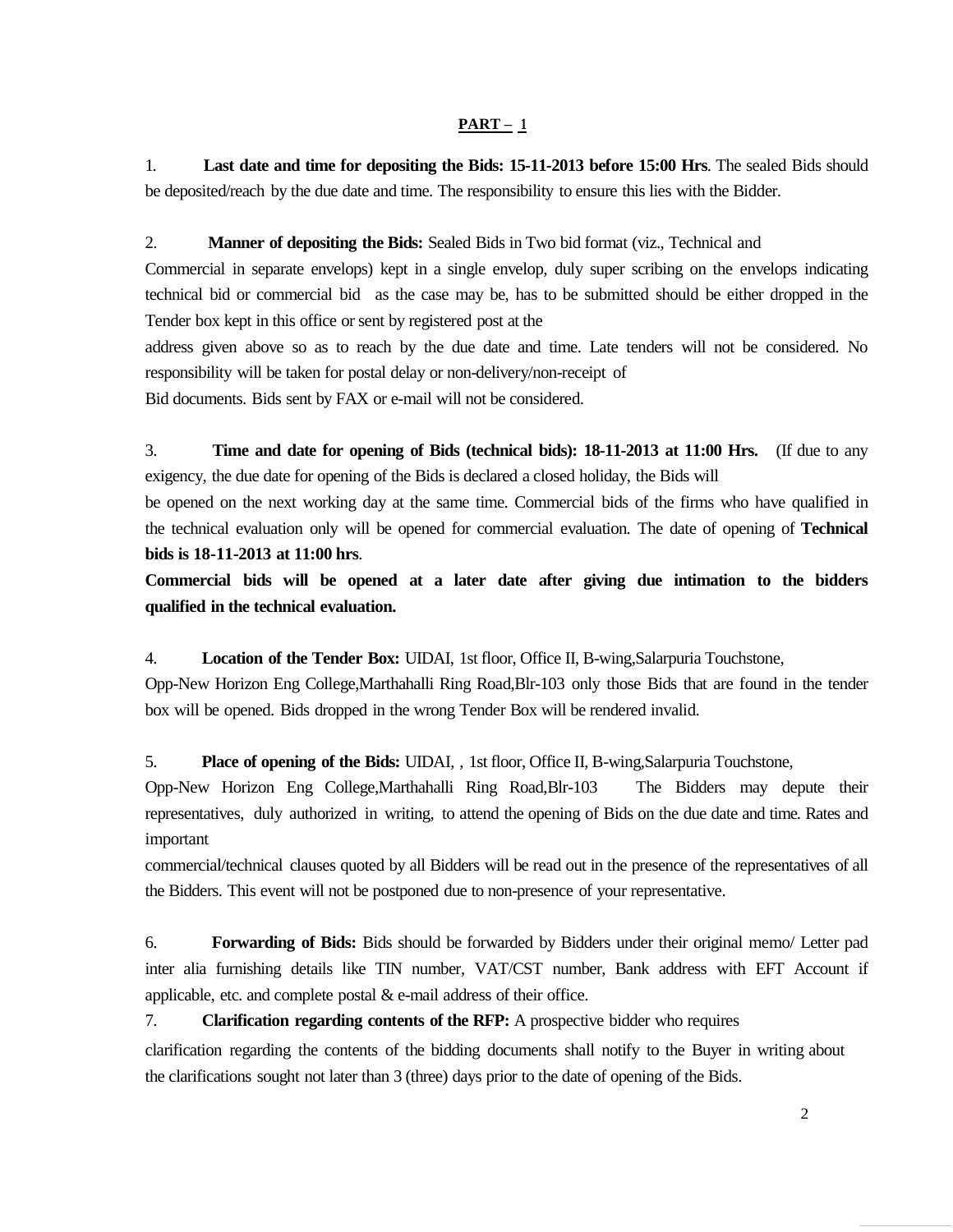8. **Modification and Withdrawal of Bids:** A bidder may modify or withdraw his bid after submission provided that the written notice of modification or withdrawal is received by the

Buyer prior to deadline prescribed for submission of bids. A withdrawal notice may be sent by fax but it should be followed by a signed confirmation copy to be sent by post and such

signed confirmation should reach the purchaser not later than the deadline for submission of

bids. No bid shall be modified after the deadline for submission of bids. No bid may be withdrawn in the interval between the deadline for submission of bids and expiration of the period of bid validity specified. Withdrawal of a bid during this period will result in Bidder's forfeiture of bid security.

9. **Clarification regarding contents of the Bids**: During evaluation and comparison of bids, the Buyer may, at his discretion, ask the bidder for clarification of his bid. The request for clarification will be given in writing and no change in prices or substance of the bid will be sought, offered or permitted. No post-bid clarification on the initiative of the bidder will be entertained.

10. **Rejection of Bids:** Canvassing by the Bidder in any form, unsolicited letter and post- tender correction may invoke summary rejection with forfeiture of EMD. Conditional tenders will be rejected.

11. **Validity of Bids:** The Bids should remain valid till 90 days from the last date of submission of the Bids.

#### 12. **Earnest Money Deposit:** Bidders are required to submit Earnest Money Deposit

(EMD) for an amount of Rs. 25,000/- (Rupees Twenty Five Thousand only) along with their bids. The EMD may be submitted in the form of an Account Payee Demand Draft from any of the public sector banks or a private sector bank authorized to conduct government business. EMD is to remain valid for a period of **forty five days** beyond the final bid validity period. **EMD should be enclosed along with the Technical Bid.**  EMD of the unsuccessful bidders will be returned to them at the earliest after expiry of the final bid validity and latest on or before the 30th day after the award of the contract. EMD is not required to be submitted by those Bidders who are registered with the Central Purchase Organization (e.g. DGS&D), National Small Industries Corporation (NSIC). The EMD will be forfeited if the bidder withdraws or amends impairs or derogates from the tender in any respect within the validity period of their tender.

13. **Delivery Period:** Completion period for supply and installation of items as above would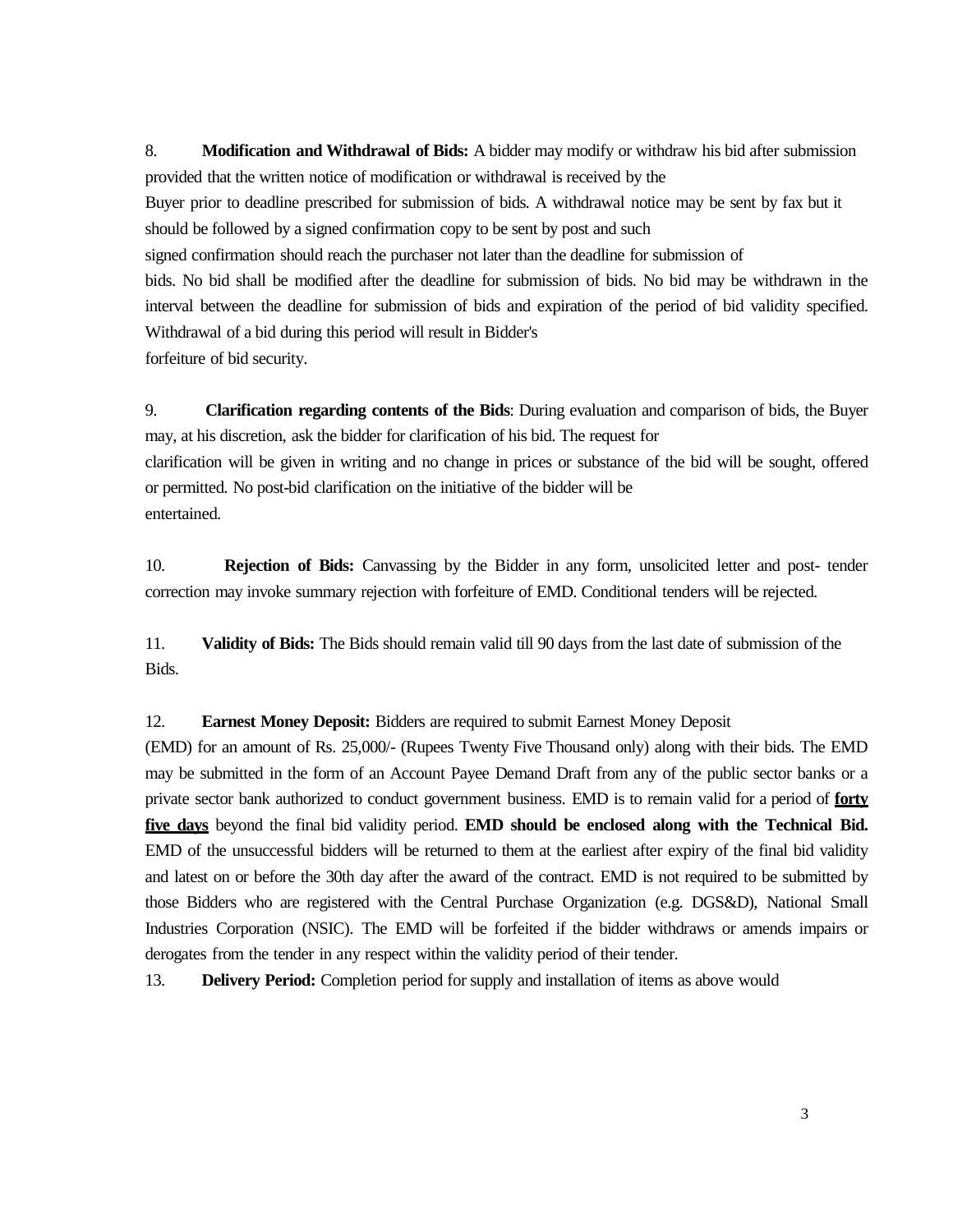be 07 days from the effective date of contract. Please note that Contract can be cancelled unilaterally by the Buyer in case items are not received within the contracted delivery period. Extension of contracted delivery period will be at the sole discretion of the Buyer, wherever required.

14. **Consignee details:** UIDAI, , 1st floor, Office II, B-wing,Salarpuria Touchstone, Opp-New Horizon Eng College,Marthahalli Ring Road,Blr-103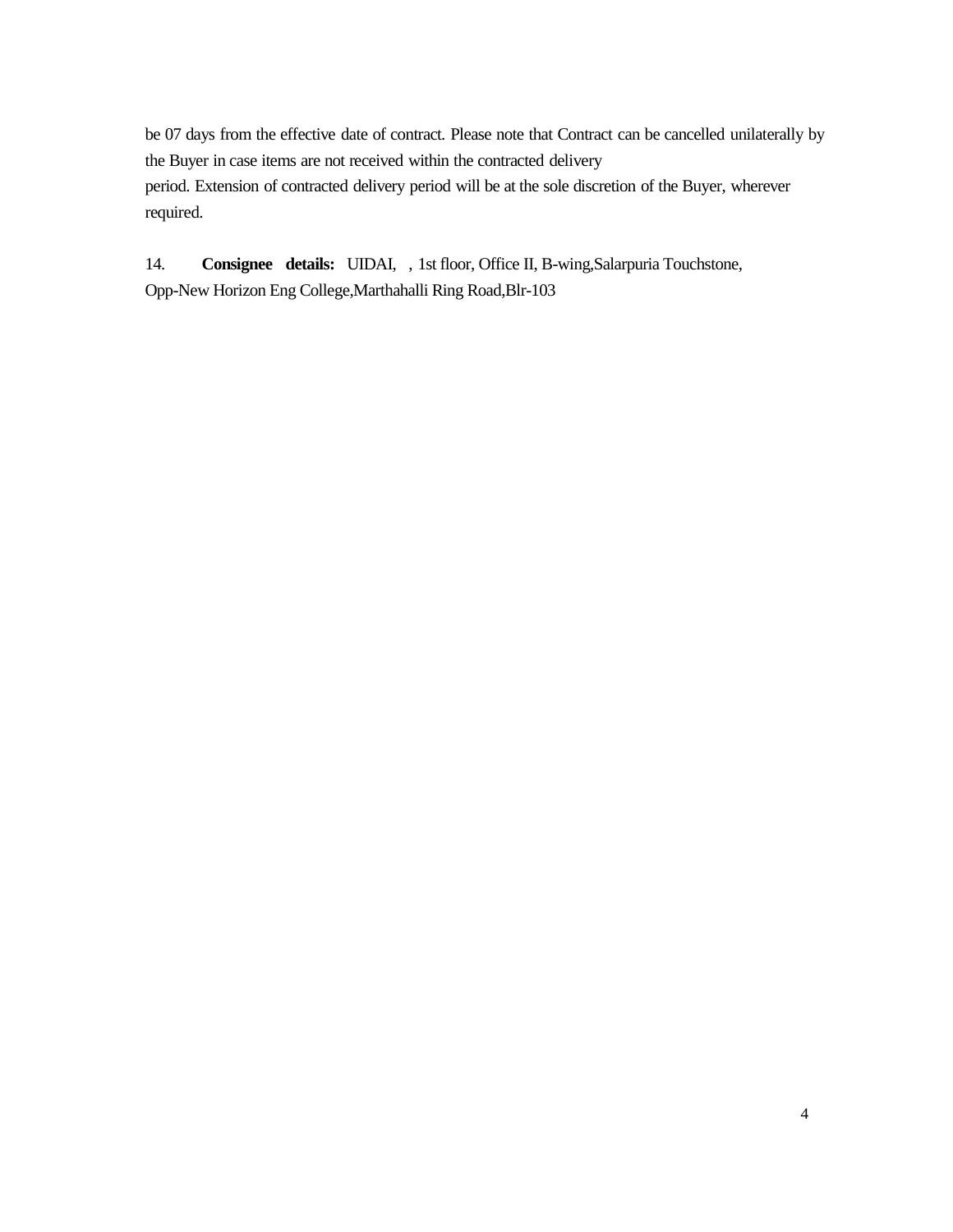## **PART-II-Specificationsand AlliedTechnicalDetails**

- (a) Specifications of the Laptops to be procured are given in **Annexure 'A'** to this tender enquiry. The items offered by the bidders shall confirm to these specifications failing which such tenders will be technically rejected.
- (b) Installation / commissioning of items, wherever applicable, shall be taken by the successful bidder (Contractor) free of cost.

**Eligibility Criteria:** The firm fulfilling the following eligibility criteria will be considered for evaluation of their Financial-Bids:-

- 1. As per the Income Tax returns filed for the last three years i.e. 01-04-2010 to 31-03-2011, 01-04-2011 to 31-03-2012 and 01-04-2012 to 31-03-2013 total turnover should be more than Rs 10lakhs, copies of IT Returns for the above mentioned years should be submitted.
- 2. The firm must have successfully executed and completed 5 Supply Orders of Laptops/Desktops PC/Similar items. Out of which at least 2 supply orders to any Govt. organisations should have been successfully completed.
- 3. Bidder must have valid VAT / Sales Tax Registration Certificate and the copy of same must be enclosed.
- 4. Bidder must possess valid PAN Card. A copy of the same should be enclosed with the Technical-Bid.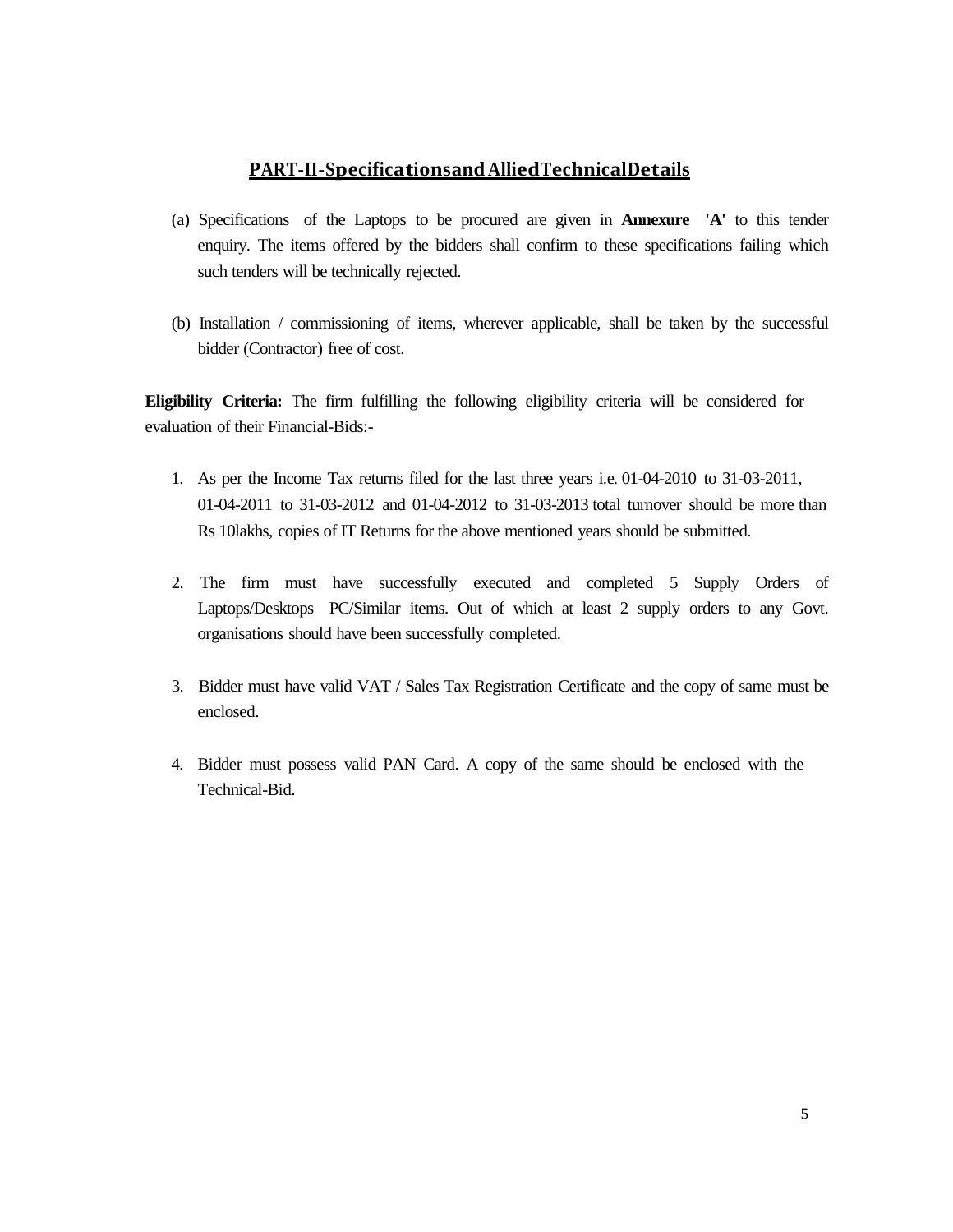# **PartIII- StandardConditionsof RFP**

- 1. **Effective Date of the Contract**: The contract shall come into effect on the date of signatures of both the parties on the contract (Effective Date) and shall remain valid until the completion of the obligations of the parties under the contract. The deliveries and supplies and performance of the services shall commence from the effective date of the contract.
- 2. **General:** Bidder should quote all inclusive prices that include all charges like taxes, duties and transportation charges and no claim for the same will be entertained.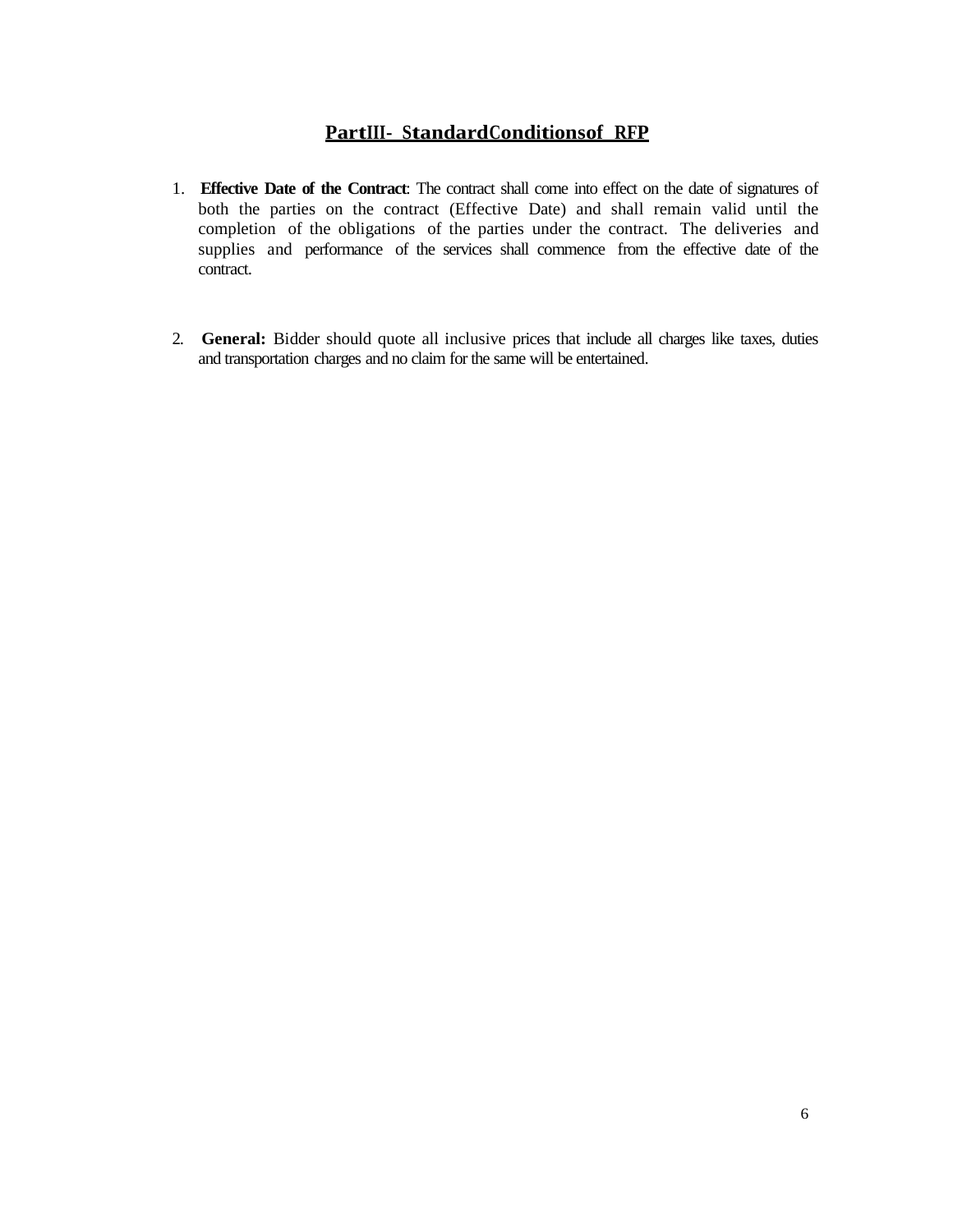# **Part IV-SpecialCondition**

The Builder is required to give confirmation of their acceptance of Special Conditions of the RFP mentioned below which will automatically be considered as part of the Contract concluded with the successful Bidder as selected by the Buyer. Failure to do so may result in rejection of Bid submitted by the Bidder.

- 1. 100% payment (by EFT/Cheque) shall be made after supply, successful installation and acceptance by user.
- 2. **Advance Payments**: **No advance payment(s)** will be made.
- 3
- . The payment of bills will be made on submission of the following documents by the
	- a. Seller to the Paying Authority along with the bill.
	- b. Ink-signed copy of Commercial invoice / Seller's bill. c. Copy of SupplyOrder
	- d. Inspection note.
	- e. Guarantee / Warranty certificate.
	- f. Details for electronic payment viz Account holder's name, Bank name, Branch name and address, Account type, Account number, IFSC code, MICR code (if these details are not incorporated in supply order/contract).
	- g. Any other document / certificate that may be provided for in the Supply Order/Contract.
	- h. User Acceptance.

**Inspection Authority**: The Inspection will be carried out by UIDAI, , 1st floor, Office II, Bwing,Salarpuria Touchstone,Opp-New Horizon Eng College,Marthahalli Ring Road,Blr-103.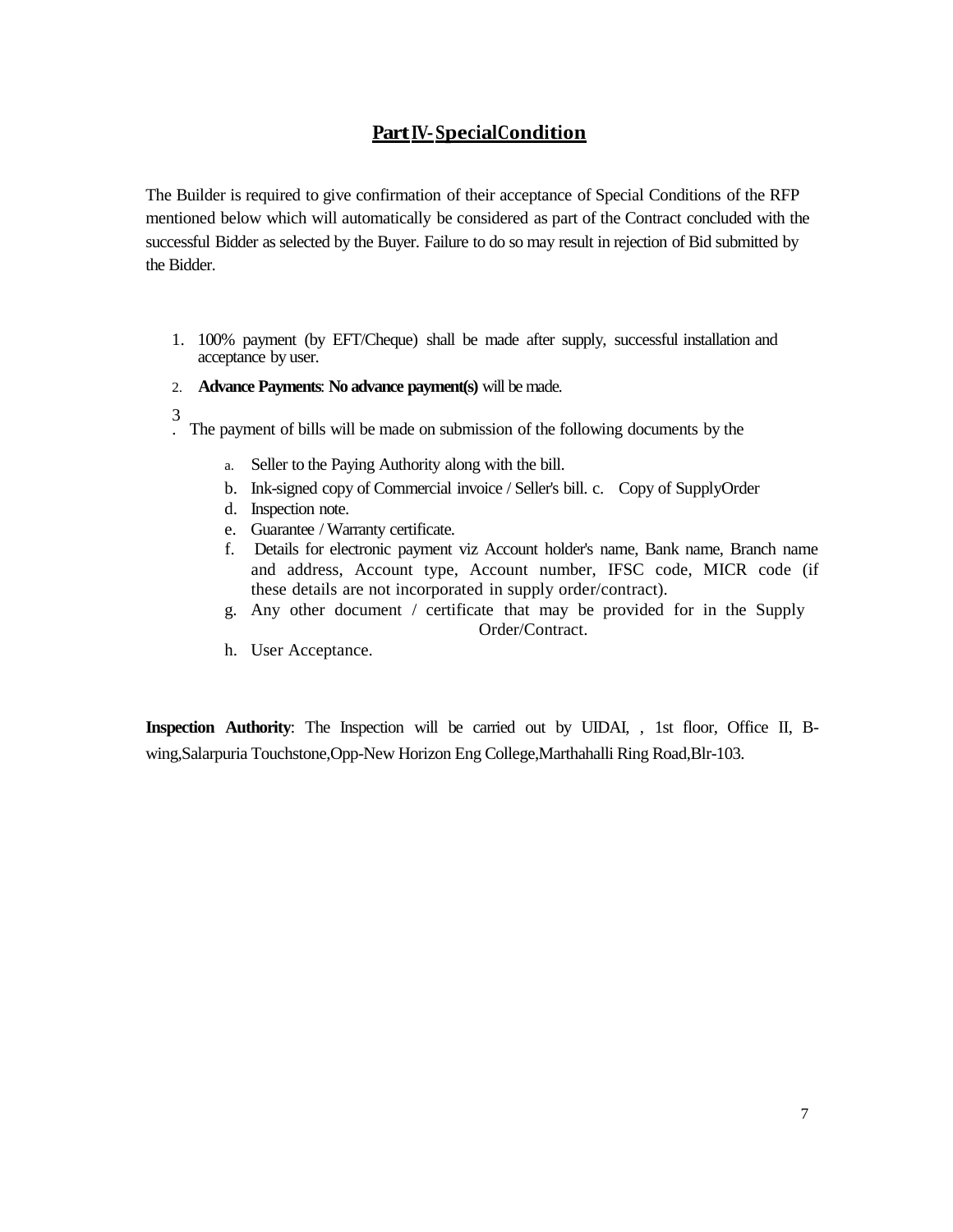# **PartV - EvaluationCriteria& Price Bid Issues**

**Evaluation Criteria -** The broad guidelines for evaluation of Bids will be as follows:

- 1. Only those Bids found to be fulfilling all technical specifications mentioned in **Part II** will be considered for commercial evaluation.
- 2. The Lowest Bid will be decided upon the lowest price(inclusive of taxes, duties and other charges) quoted by the particular Bidder.
- 3. If there is a discrepancy between the unit price and the total price that is obtained by multiplying the unit price and quantity, the unit price will prevail and the total price will be corrected. If there is a discrepancy between words and figures, the amount in words will prevail for calculation of price.
- 4. The Lowest Acceptable Bid will be considered further for placement of contract / Supply Order after complete clarification as decided by the Buyer.

### Annexure-A

**Quantity** – Laptop-21 Nos

Laptops of reputed brand as per the specifications mentioned below:

- Intel Core i5 (3rd generation) Processor
- Windows 8 Operating System
- 2 GHz minimum clock speed
- 4GB DDR III RAM
- 1 TB Hard Disk
- Built-in Web Camera, Built-in Speakers, Ethernet, Wireless, Bluetooth
- VGA, HDMI, USB 2.0, USB 3.0, DVD RW
- Min 1GB dedicated graphics
- Battery backup of at least 5 hours
- Weight less than 2.5 kgs

**Warranty:** Company provided, subject to a minimum of 1 year. Please see **Annexure B.**